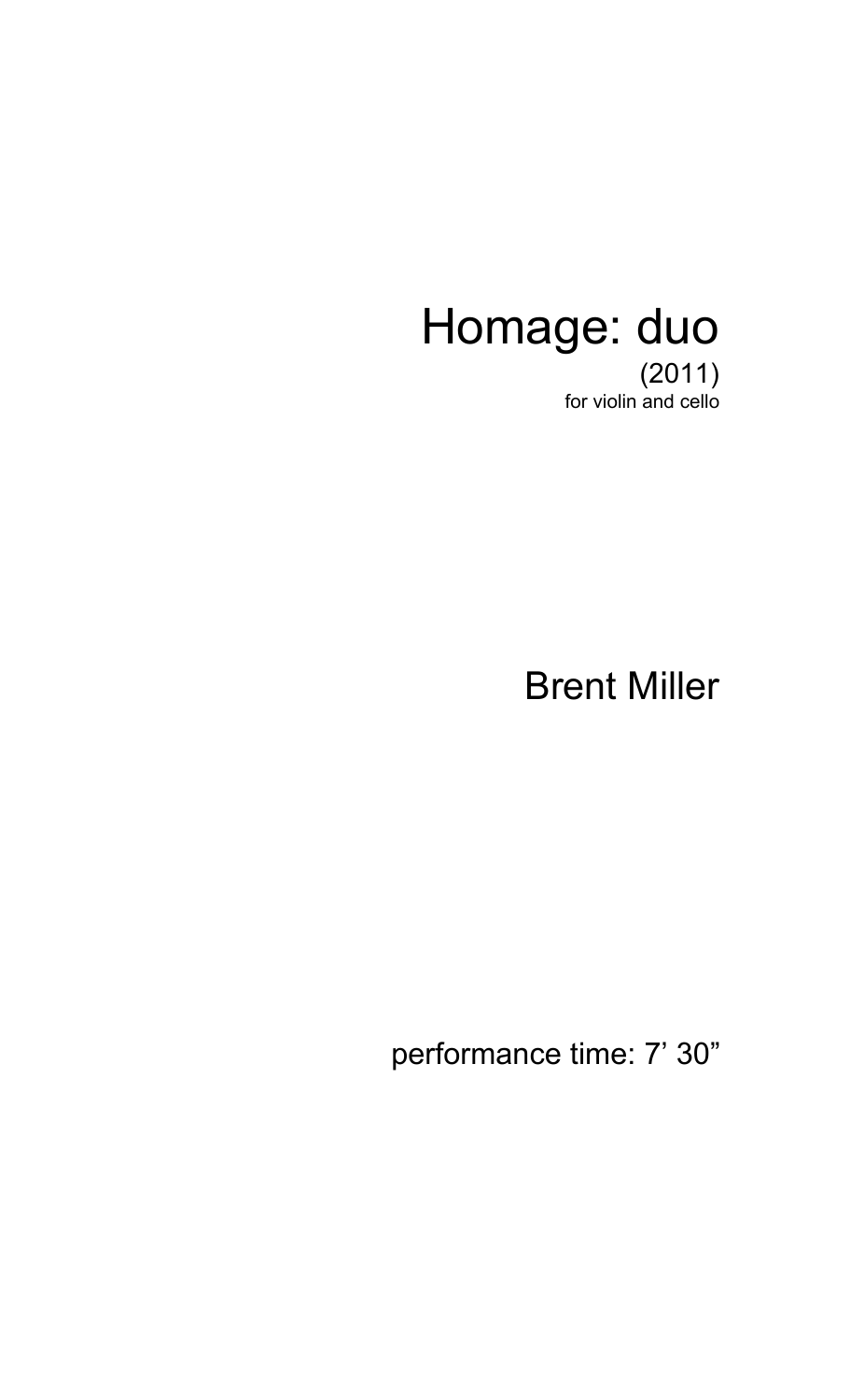## Homage: duo

for violin and cello



This piece is an homage to Alfred Schnittke, a composer whose work still has a major impact on my own. This work is inspired by Schnittke's work in general, and his piece *Stille Musik* specifically. This piece was commissioned by Navitas Ensemble, who gave the premiere performances in San Francisco in 2011.

**Brent Miller (b. 1978)** is a composer, performer, and arts administrator based in San Francisco, CA. Recent projects include works for Rova Saxophone Quartet, violinist Eric km Clark (Southland Ensemble, EAR Unit), Dither Electric Guitar Quartet, and Sqwonk. He has received grants from Zellerbach Family Foundation and American Composers Forum to fund his work. He studied composition at the University of Arkansas with Robert Mueller and University of Missouri-Kansas City with James Mobberley and Paul Rudy.

Brent is active in the arts administration field founding and serving as Executive Director for The Center for New Music in San Francisco, a work/performance space that supports creative music, as well as managing Rova:Arts, a non-profit organization that supports Rova Saxophone Quartet. He also has worked with Other Minds, helping to produce the annual Other Minds Festival, and is a founding member of The Collected, a group dedicated to the advancement of new music.

Visit **brentmillercomposer.com**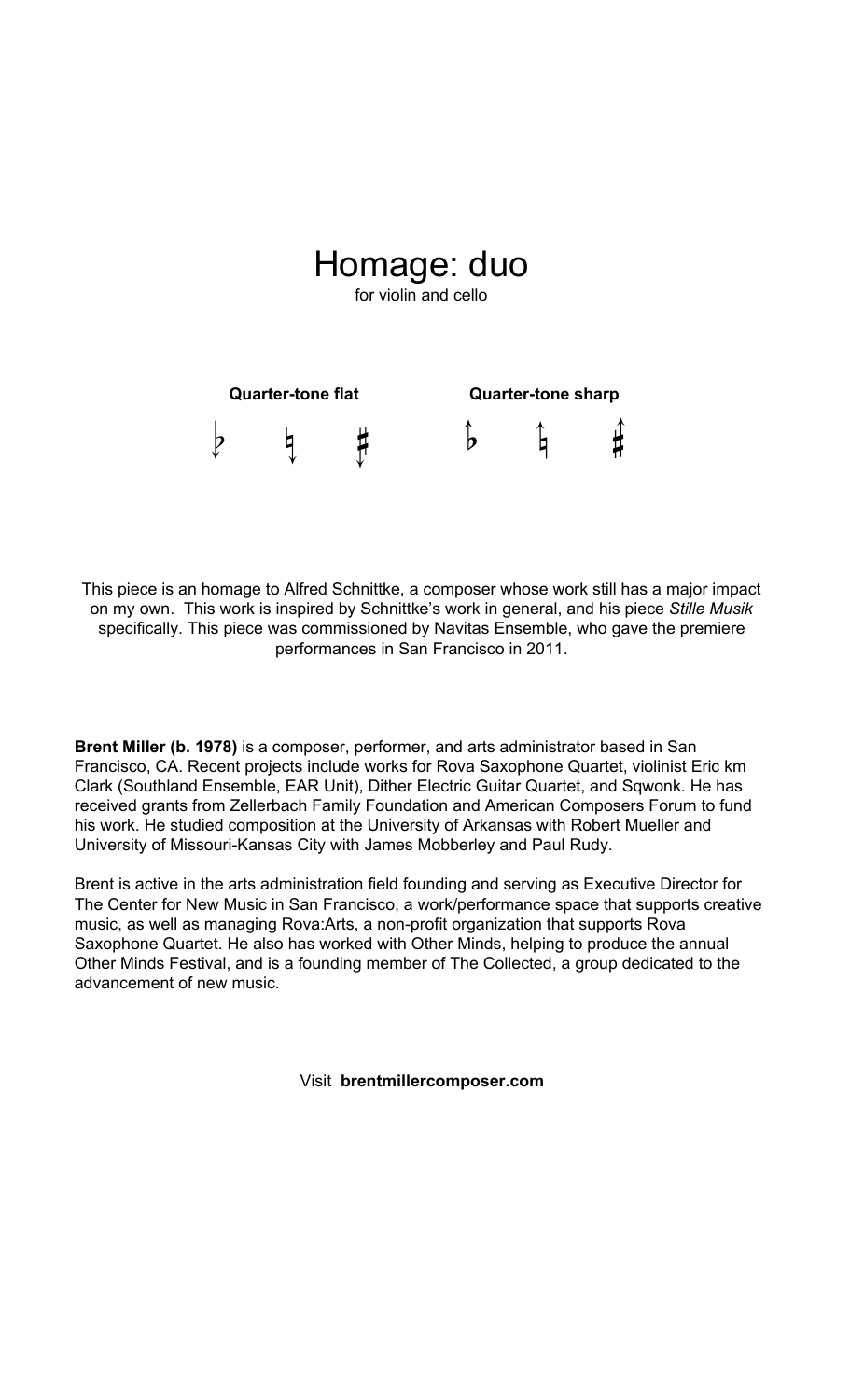**Homage: duo Brent Miller Brent Miller** 











Collected Works (ASCAP) © 2011